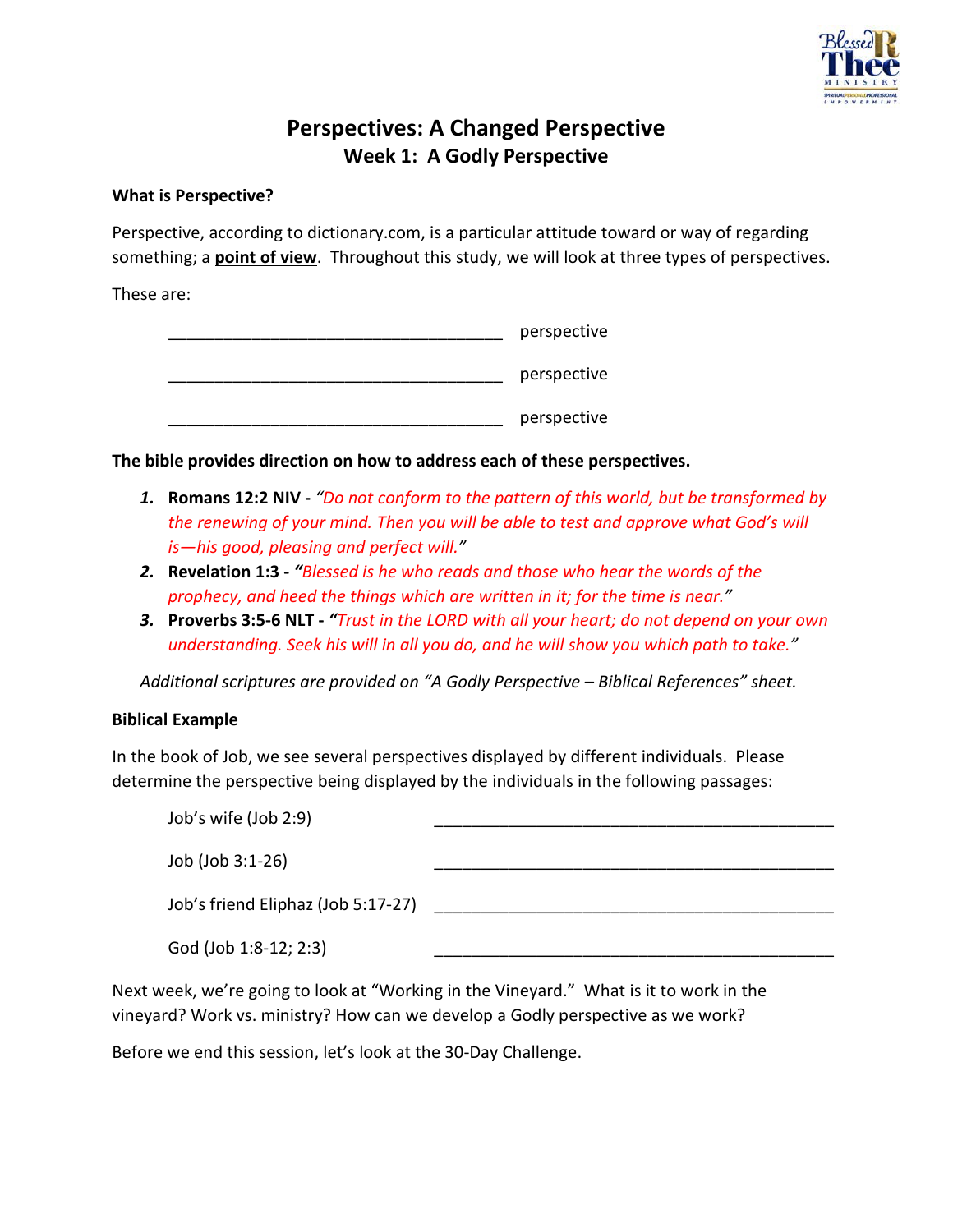## **Perspectives: A Changed Perspective A Godly Perspective – Biblical References**

It's important to stand on biblical truths. Reflect on the scriptures below and ask God to give you discernment to fully understand and apply these truths to your life.

*Romans 12:2:* 2 do not conform to the pattern of this world, but be transformed by the renewing of your mind. Then you will be able to test and approve what god's will is—his good, pleasing and perfect will.

*Isaiah 55:8-9 ESV:* 8 for my thoughts are not your thoughts, neither are your ways my ways, declares the lord. 9 for as the heavens are higher than the earth, so are my ways higher than your ways and my thoughts than your thoughts.

*1 peter 1:13-15 ESV: Therefore, preparing your minds for action, and being sober-minded, set your hope fully on the grace that will be brought to you at the revelation of Jesus Christ. As obedient children, do not be conformed to the passions of your former ignorance, but as he who called you is holy, you also be holy in all your conduct,*

*Colossians 3:2 ESV: Set your minds on things that are above, not on things that are on earth.*

*Romans 8:28 ESV: And we know that for those who love God all things work together for good, for those who are called according to his purpose.*

*Proverbs 14:12 ESV: There is a way that seems right to a man, but its end is the way to death.*

*2 Corinthians 4:18 ESV: As we look not to the things that are seen but to the things that are unseen. For the things that are seen are transient, but the things that are unseen are eternal.*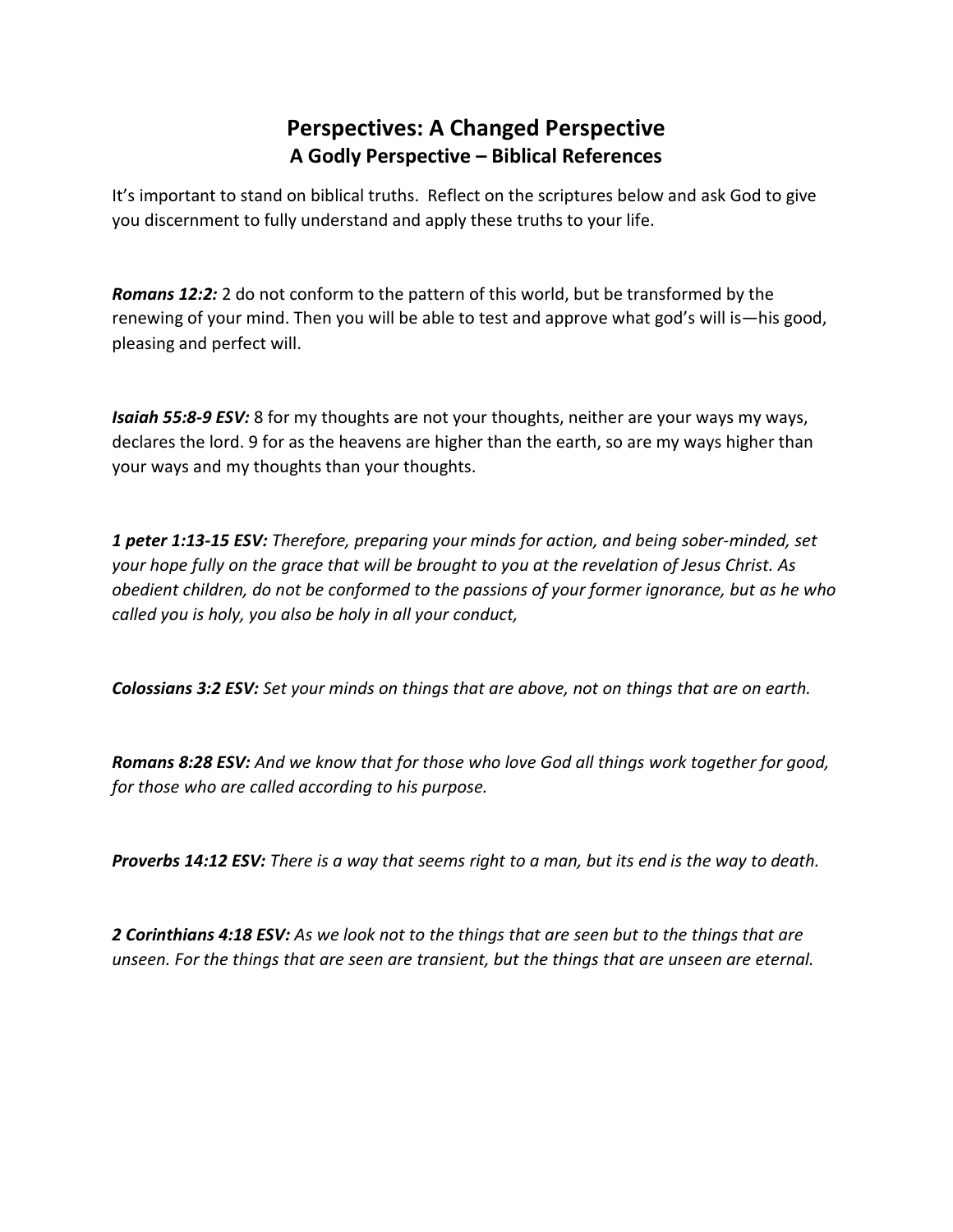# **Perspectives: A Changed Perspective 30-Day Challenge**

Transitioning from a worldly perspective to a God perspective is a huge transformation. According to Romans 12:2, we are transformed by the "*renewing of minds*." Renewing of our minds takes time and focused effort. It is something you must constantly work at.

Over the next 30 days, we are going to be intentional in the renewing of our minds to transition from having worldly perspectives to God perspectives.

30-Day Challenge Guidelines

- 1. Select an area, issue, situation, problem, struggle that you are currently facing. It could be a relationship, a health issue, work stress or any other area or situation.
- 2. In the 30-Day Challenge Personal Log, begin listing "worldly perspectives." Below are some questions you can consider to help with developing your list:
	- o What was your initial response? (anger, disappointment, jealous, etc.)
	- $\circ$  What would a typical human response be? (fight back, leave, curse, ignore, etc.)
	- $\circ$  What non-biblical advice would someone give you? (If I were you, I would...)
	- o How is it represented in social media or main stream media?
- 3. In the 30-Day Challenge Personal Log, begin listing "biblical perspectives." Search the Bible for biblical truths. Record what the bible says and the associated scripture for each biblical truth. Below are some suggestions to help with developing your list:
	- o Complete a google search for your topic
	- o Be sure to add "in the bible" to your search entry
	- o Review the passages and capture the ones that speak to you most for your situation
	- o Note: it is good to understand the context of the scriptures to ensure it is a best source of truth for your situation. Thus, read beyond the scriptures surrounding the verse or even use a biblical reference resource.
- 4. In the 30-Day Challenge Personal Log, document the "Godly perspectives." Meditate on the biblical truths recorded in the bible and seek the Lord for discernment. Write down what God says. While you await God's response, consider doing the following:
	- o Search out scripture on the nature and character of God
	- o Search out scripture on how God views His children
	- o Search out scripture on God's ultimate desire for all mankind
	- o Search out scripture on man's ultimate purpose
- 5. Meditate daily on God's perspective as you continue to face and deal with your current situation. Refocus your mind when you realize you are embracing a worldly perspective. Ask God to grant you peace, patience, and endurance over the next 30 days as you renew your mind and change your perspective! God bless you on this journey!